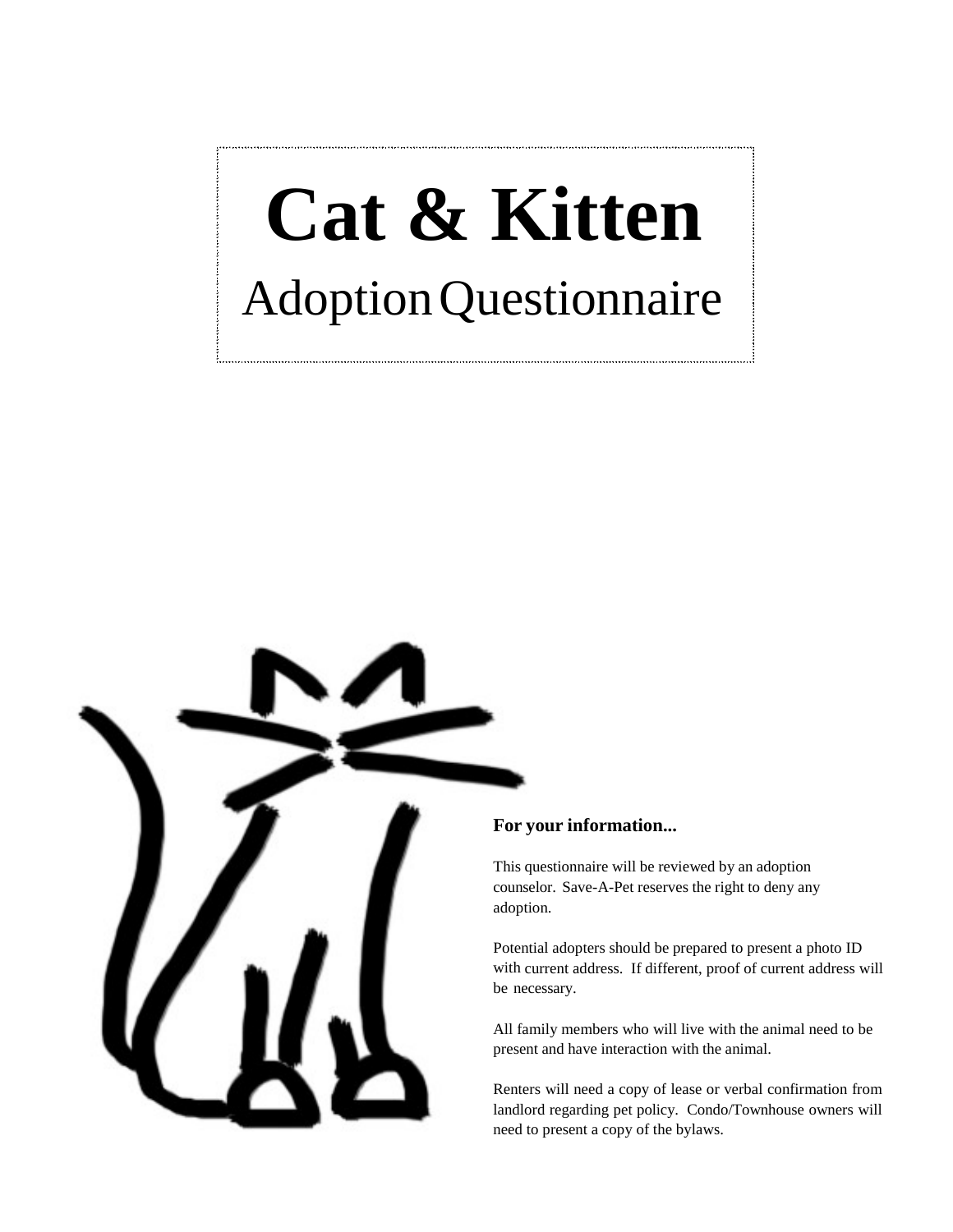

**Save-A-Pet Adoption Questionnaire**

*This questionnaire is the property of Save-A-Pet*

Names of cats you are interested in:

| <b>Potential Adopter Information</b>                                                        |                      |                   |                  |                                   |        |                                                                                                                                                                                                                                                                                                              |
|---------------------------------------------------------------------------------------------|----------------------|-------------------|------------------|-----------------------------------|--------|--------------------------------------------------------------------------------------------------------------------------------------------------------------------------------------------------------------------------------------------------------------------------------------------------------------|
|                                                                                             |                      |                   | First Name:      |                                   |        | Birth Date: $\frac{1}{\sqrt{2\pi}}$                                                                                                                                                                                                                                                                          |
|                                                                                             |                      |                   | First Name: 1988 |                                   |        | Birth Date: $\angle$                                                                                                                                                                                                                                                                                         |
|                                                                                             |                      |                   |                  |                                   |        | Home Phone: $($ $)$ $-$                                                                                                                                                                                                                                                                                      |
|                                                                                             |                      |                   |                  |                                   |        | $(Adult\#1)$ Cell Phone: $(\_\_\_\_\_\_\_\_\$                                                                                                                                                                                                                                                                |
|                                                                                             |                      |                   |                  |                                   |        | $(Adult#2)$ Cell Phone: $(\_\_\_\_\_\_\$                                                                                                                                                                                                                                                                     |
|                                                                                             |                      |                   |                  |                                   |        |                                                                                                                                                                                                                                                                                                              |
|                                                                                             |                      |                   |                  |                                   |        |                                                                                                                                                                                                                                                                                                              |
|                                                                                             | $\Box$ Townhouse     |                   |                  |                                   |        |                                                                                                                                                                                                                                                                                                              |
|                                                                                             | $\Box$ Apartment     |                   |                  |                                   |        | Do you $\Box$ Rent $\rightarrow$ Landlord / Complex Name:                                                                                                                                                                                                                                                    |
|                                                                                             | $\Box$ Condo         |                   | $\Box$ Own       |                                   |        | Landlord / Complex Phone: (2008)                                                                                                                                                                                                                                                                             |
|                                                                                             | $\Box$ Mobile Home   |                   |                  |                                   |        | Are you allowed pets? $\Box$ Yes                                                                                                                                                                                                                                                                             |
|                                                                                             | $\Box$ Other:        |                   |                  |                                   |        | $\Box$ No                                                                                                                                                                                                                                                                                                    |
|                                                                                             |                      |                   |                  |                                   |        |                                                                                                                                                                                                                                                                                                              |
| $(Adult#1)$ Employer:                                                                       |                      |                   |                  |                                   |        | Phone: $(\_\_\_\_\_\_\_\_\$                                                                                                                                                                                                                                                                                  |
| $(Adult#2)$ Employer:                                                                       |                      |                   |                  |                                   |        | Position: Phone: ( ) -                                                                                                                                                                                                                                                                                       |
| <b>Pet Ownership</b>                                                                        |                      |                   |                  |                                   |        | If you have to move in the future, what will you do with your pets?<br>Who in the household will be the pet's primary caregiver?<br><u>Letting</u> the state of the control of the period of the period of the period of the period of the period of the period of the period of the period of the period of |
| Please list all dogs and cats you have owned as an adult (past and present)                 |                      |                   |                  |                                   |        |                                                                                                                                                                                                                                                                                                              |
| Name                                                                                        | <b>Breed</b><br> Age | Sex<br>$M$ F      | Yes No           | Yes No                            | Yes No | Neutered   Declawed   Deceased   Where are they if not in household?                                                                                                                                                                                                                                         |
|                                                                                             |                      | M<br>$\mathbf{F}$ | Yes No           | Yes No                            | Yes No |                                                                                                                                                                                                                                                                                                              |
|                                                                                             |                      | M<br>$\mathbf{F}$ | Yes No           | Yes No                            | Yes No |                                                                                                                                                                                                                                                                                                              |
|                                                                                             |                      | $M$ F             | Yes No           | Yes No                            | Yes No |                                                                                                                                                                                                                                                                                                              |
|                                                                                             |                      | М<br>$\mathbf F$  | Yes No           | Yes No                            | Yes No |                                                                                                                                                                                                                                                                                                              |
|                                                                                             |                      | F<br>М            | Yes No           | Yes No                            | Yes No |                                                                                                                                                                                                                                                                                                              |
|                                                                                             |                      | F<br>M            | Yes No           | Yes No                            | Yes No |                                                                                                                                                                                                                                                                                                              |
| Who is your Veterinarian?                                                                   |                      |                   |                  |                                   |        |                                                                                                                                                                                                                                                                                                              |
| Vert's City:<br>When was Current Pet's Last Visit to a Veterinarian? /                      | State:               |                   | Phone: (         | $\overline{a}$ ) $\overline{a}$ - |        |                                                                                                                                                                                                                                                                                                              |
|                                                                                             |                      |                   |                  |                                   |        |                                                                                                                                                                                                                                                                                                              |
| Are all your pets up to date on vaccinations?                                               |                      |                   | $\Box$ Yes       |                                   |        |                                                                                                                                                                                                                                                                                                              |
|                                                                                             |                      |                   |                  | $\Box$ No $\rightarrow$ Why?      |        |                                                                                                                                                                                                                                                                                                              |
| # of Pet's you have had as an Adult:                                                        |                      |                   |                  |                                   |        |                                                                                                                                                                                                                                                                                                              |
| Have you adopted from Save-A-Pet in the Past? $\Box$ Yes $\rightarrow$ Where is Animal now? |                      |                   | $\Box$ No        |                                   |        |                                                                                                                                                                                                                                                                                                              |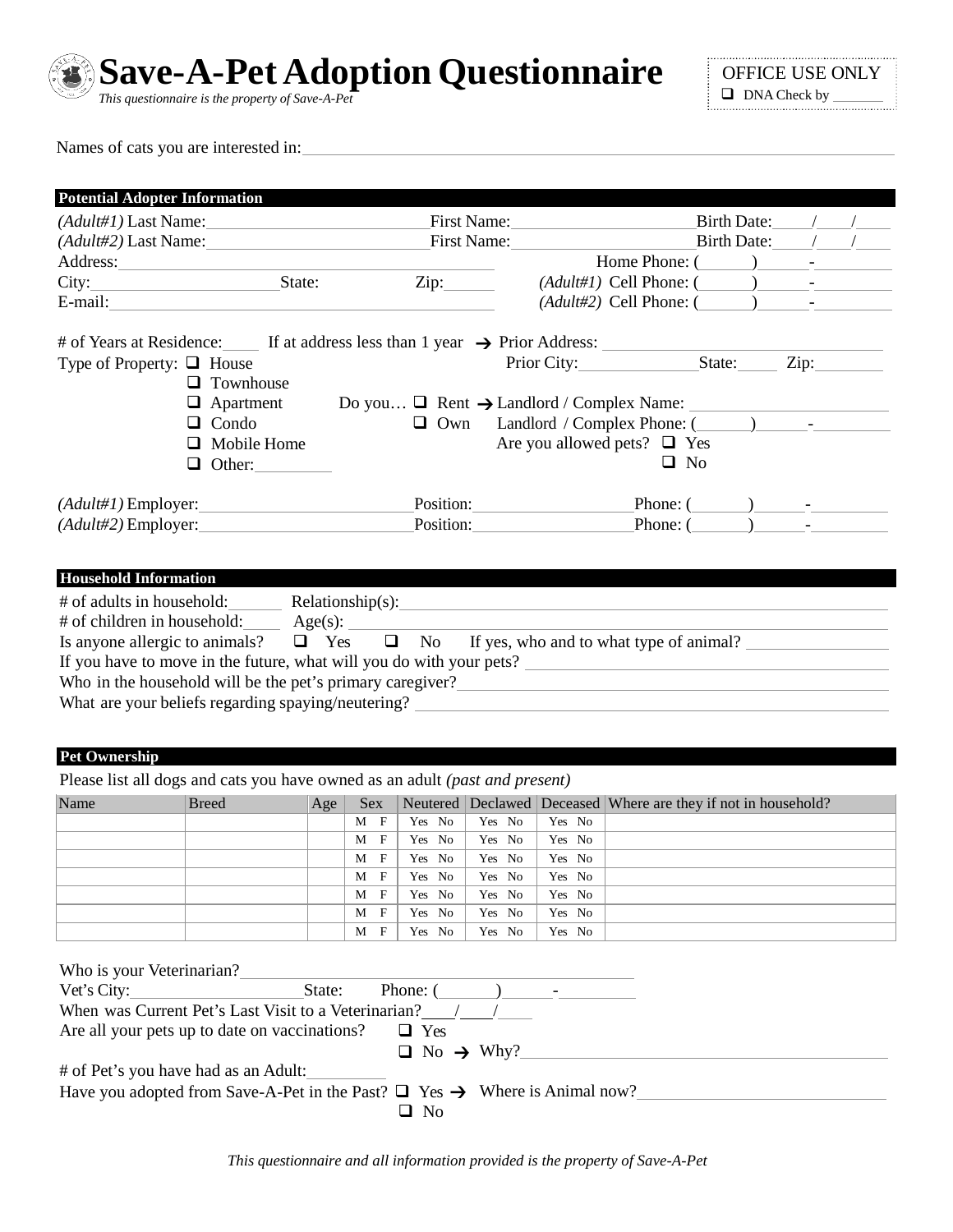Describe your ideal pet / Why do you want to adopt?

| What kind of pet are you looking for?                                                                                                                                                                                                                                                                                                                     | Where will the cat be when                                                                                                                                                                                                             |
|-----------------------------------------------------------------------------------------------------------------------------------------------------------------------------------------------------------------------------------------------------------------------------------------------------------------------------------------------------------|----------------------------------------------------------------------------------------------------------------------------------------------------------------------------------------------------------------------------------------|
| $\Box$ Indoor                                                                                                                                                                                                                                                                                                                                             | you're home?                                                                                                                                                                                                                           |
| $\Box$ Outdoor                                                                                                                                                                                                                                                                                                                                            | you're not home?                                                                                                                                                                                                                       |
| $\Box$ Indoor/Outdoor                                                                                                                                                                                                                                                                                                                                     |                                                                                                                                                                                                                                        |
|                                                                                                                                                                                                                                                                                                                                                           |                                                                                                                                                                                                                                        |
|                                                                                                                                                                                                                                                                                                                                                           |                                                                                                                                                                                                                                        |
|                                                                                                                                                                                                                                                                                                                                                           | Have you ever clipped a cat's nails?                                                                                                                                                                                                   |
| Will you declaw your cat? $\Box$ No $\Box$ Yes (2-paw) $\Box$ Yes (4-paw)                                                                                                                                                                                                                                                                                 |                                                                                                                                                                                                                                        |
|                                                                                                                                                                                                                                                                                                                                                           |                                                                                                                                                                                                                                        |
|                                                                                                                                                                                                                                                                                                                                                           | How much time are you prepared to allow for your new pet to adjust to your home?                                                                                                                                                       |
|                                                                                                                                                                                                                                                                                                                                                           | Under what circumstances would you not keep or return this cat?<br><u>Letter and the contract of the contract of the contract of the contract of the contract of the contract of the contract of the contract of the contract of t</u> |
|                                                                                                                                                                                                                                                                                                                                                           | How many hours a day will your cat be alone?<br><u>Letter and the set of the set of the set of the set of the set of the set of the set of the set of the set of the set of the set of the set of the set of the set of the set of</u> |
|                                                                                                                                                                                                                                                                                                                                                           | Are you committed to providing a responsible home for your pet's entire life (could be 18+ years)?<br>$\Box$ Yes<br>$\Box$ No                                                                                                          |
| would they be willing to be a co-signer for this adoption?                                                                                                                                                                                                                                                                                                | If your pet were to outlive you, do you know someone that could take over care of the pet in that situation and<br>$\Box$ Yes $\Box$ No $\Box$ Not Necessary                                                                           |
|                                                                                                                                                                                                                                                                                                                                                           | Have you ever turned an animal in to a shelter? $\Box$ Yes $\Box$ No If Yes, why?                                                                                                                                                      |
|                                                                                                                                                                                                                                                                                                                                                           | Are you prepared to assume the financial responsibilities of providing your dog with adequate food, training, toys,<br>routine and emergency medical care etc. (approx. \$1,000+ per year)? $\Box$ Yes $\Box$ No                       |
| How did you learn about Save-A-Pet?<br>$\Box$ Friend/Family $\Box$ Prior Supporter/Adopter<br>$\Box$ Other:<br>$\mathcal{L}_{\text{max}}$ and the contract of the contract of the contract of the contract of the contract of the contract of the contract of the contract of the contract of the contract of the contract of the contract of the contrac | $\Box$ Newspaper $\Box$ Drive by $\Box$ Internet<br>$\Box$ Yellow Pages                                                                                                                                                                |

Are you willing to sign a legal contract agreeing to pet owner responsibility?  $\Box$  Yes  $\Box$  No

By my signature, I certify that the above information is complete and correct and that I am at least 21 years of age. I *realize that any misrepresentation of fact may result in my losing the privilege of adopting an animal. I understand that completing this questionnaire does not guarantee or reserve an animal and that Save-A-Pet has the right to deny my* request for adoption. I authorize verification of all statements on this questionnaire including but not limited to prior *vet medical history. I understand that this questionnaire is the property of Save-A-Pet who reserves the right to share this information with other shelters and rescue organizations.*

*Signature Date*